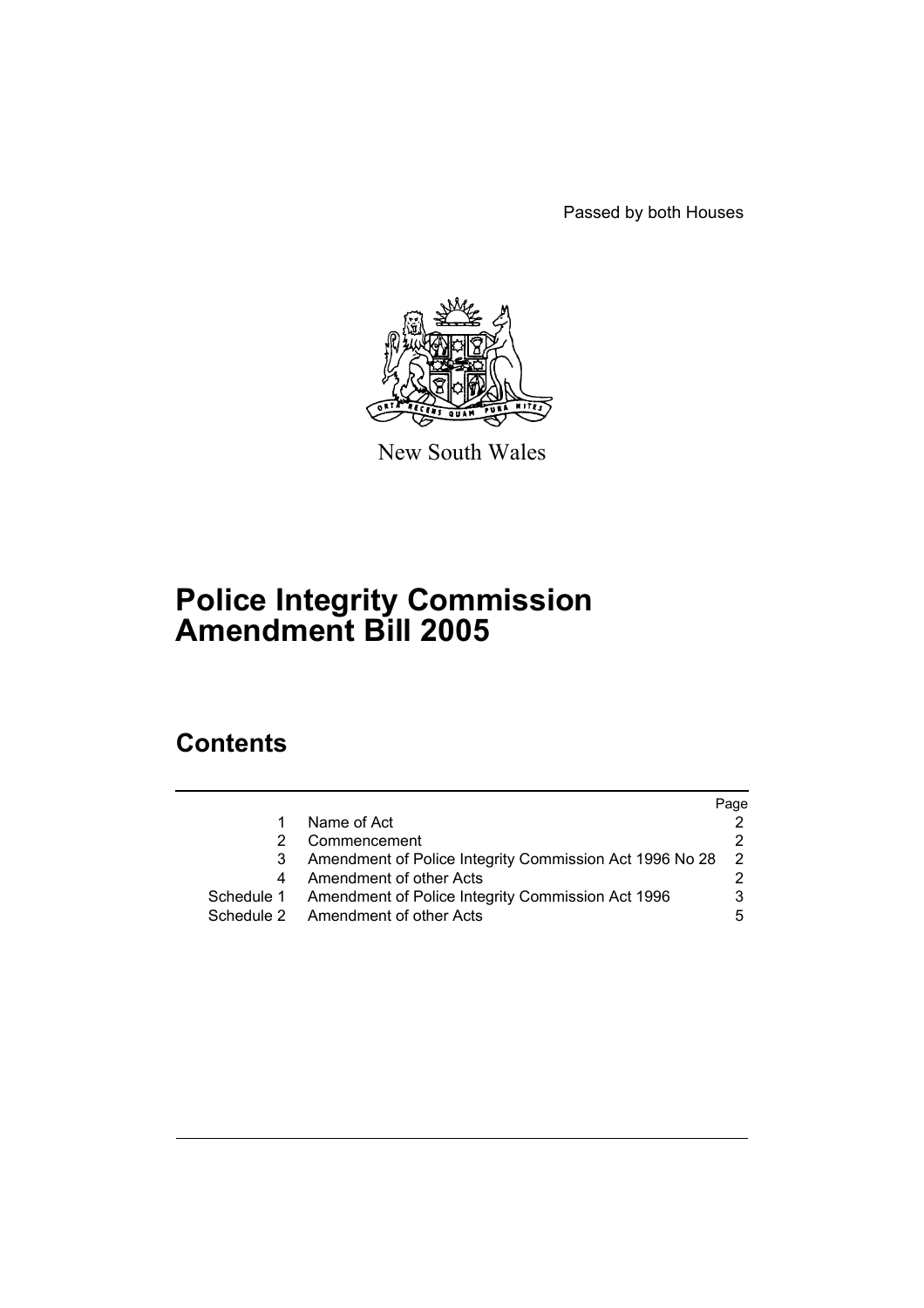*I certify that this PUBLIC BILL, which originated in the LEGISLATIVE ASSEMBLY, has finally passed the LEGISLATIVE COUNCIL and the LEGISLATIVE ASSEMBLY of NEW SOUTH WALES.*

> *Clerk of the Legislative Assembly. Legislative Assembly, Sydney, , 2005*



New South Wales

# **Police Integrity Commission Amendment Bill 2005**

Act No , 2005

An Act to amend the *Police Integrity Commission Act 1996* and certain other Acts with respect to the giving of false or misleading evidence, the communication of information, the exercise by police of investigative and other functions and the service of documents; and with respect to other matters.

*I have examined this Bill, and find it to correspond in all respects with the Bill as finally passed by both Houses.*

*Chairman of Committees of the Legislative Assembly.*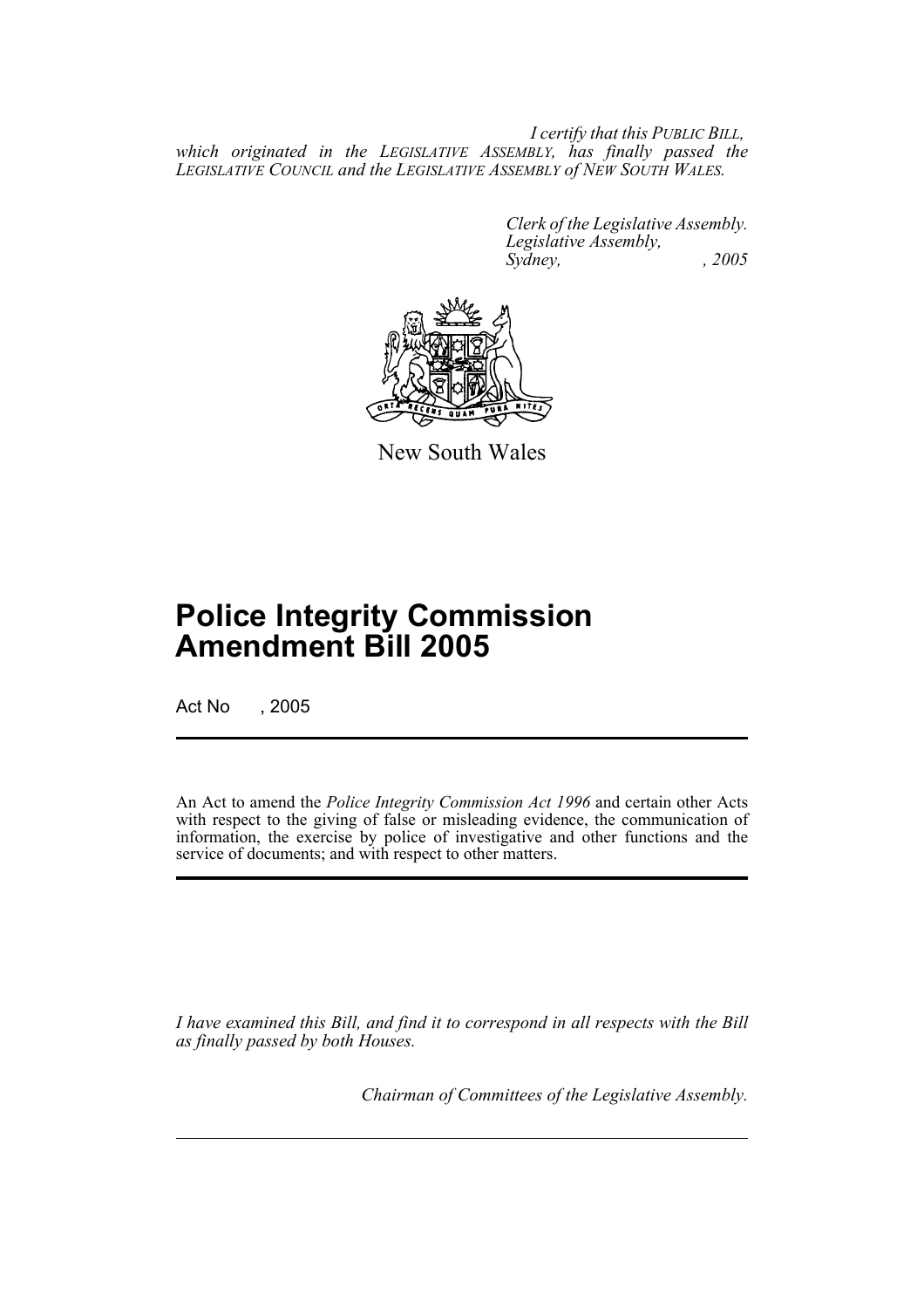# **The Legislature of New South Wales enacts:**

#### **1 Name of Act**

This Act is the *Police Integrity Commission Amendment Act 2005*.

# **2 Commencement**

This Act commences on a day or days to be appointed by proclamation.

# **3 Amendment of Police Integrity Commission Act 1996 No 28**

The *Police Integrity Commission Act 1996* is amended as set out in Schedule 1.

### **4 Amendment of other Acts**

Each Act referred to in Schedule 2 is amended as set out in that Schedule.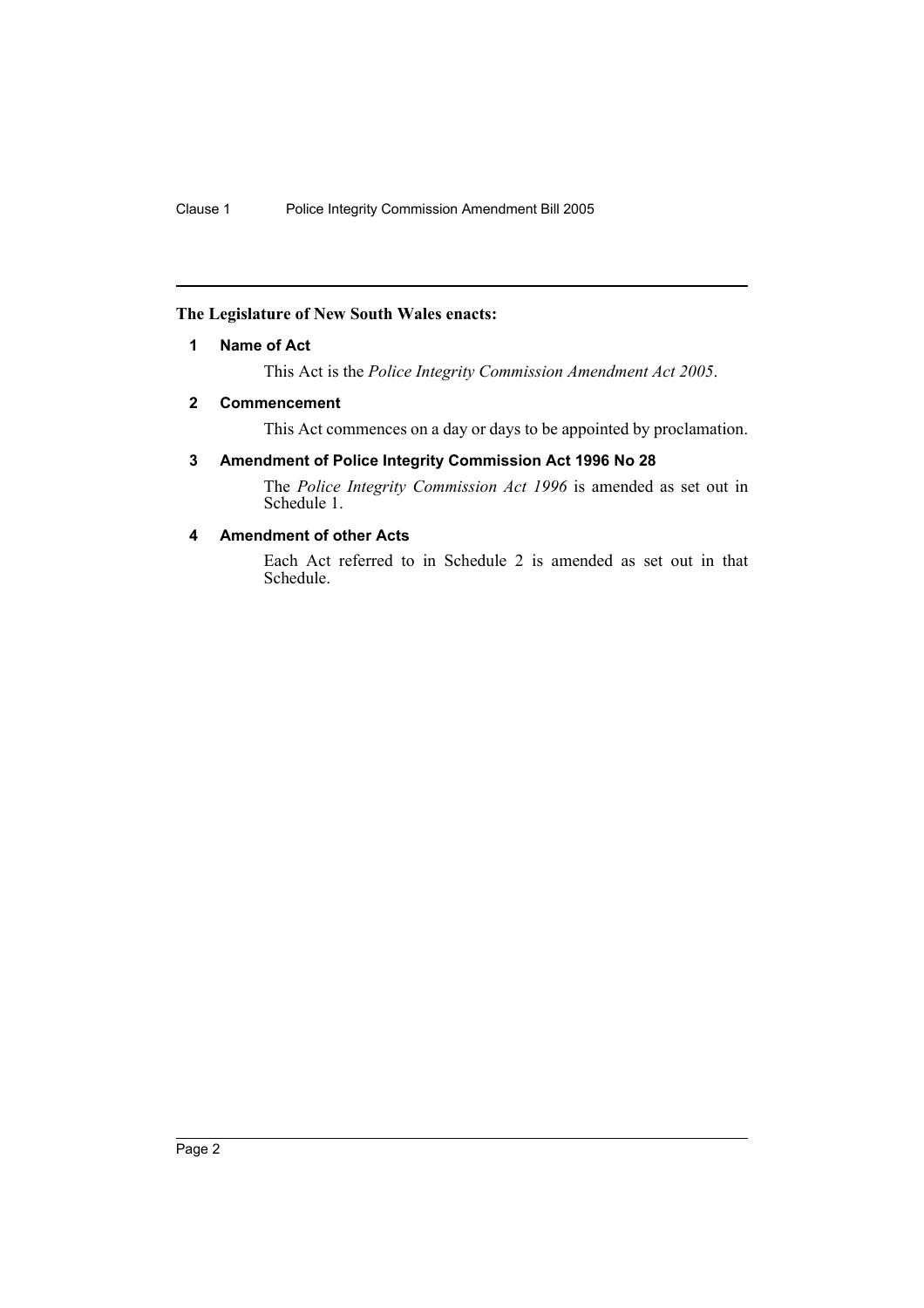Amendment of Police Integrity Commission Act 1996 Schedule 1

# **Schedule 1 Amendment of Police Integrity Commission Act 1996**

(Section 3)

#### **[1] Section 3 Principal objects of Act**

Omit "a body" from section 3 (a).

Insert instead "an independent, accountable body".

#### **[2] Section 47 Seizure of other documents and things**

Insert after section 47 (2):

# (3) **Other disposal**

If it appears to the Commission:

- (a) that there is no person who is entitled to possession of any document or thing referred to in subsection (2), or
- (b) that there is such a person, but the person does not wish to have possession of any such document or thing,

the Commission may apply to a Local Court for directions as to its disposal and dispose of it in accordance with the directions given by the Local Court in response to the application.

#### **[3] Section 77 Referral of matter**

Insert "on the understanding that the information is confidential" after "under this section" in section 77  $(5)$ .

#### **[4] Section 83 Referral of matter**

Insert "on the understanding that the information is confidential" after "under this section" in section 83  $(6)$ .

#### **[5] Section 107 False or misleading evidence**

Insert at the end of the section:

(2) Sections 331 and 332 of the *Crimes Act 1900* apply to proceedings for an offence under this section in the same way as they apply to proceedings for an offence under section 330 of that Act.

#### **[6] Section 139 Service of documents**

Insert at the end of the section:

(2) In addition to the means of service provided for under subsection (1), service of a document on a person (whether a natural person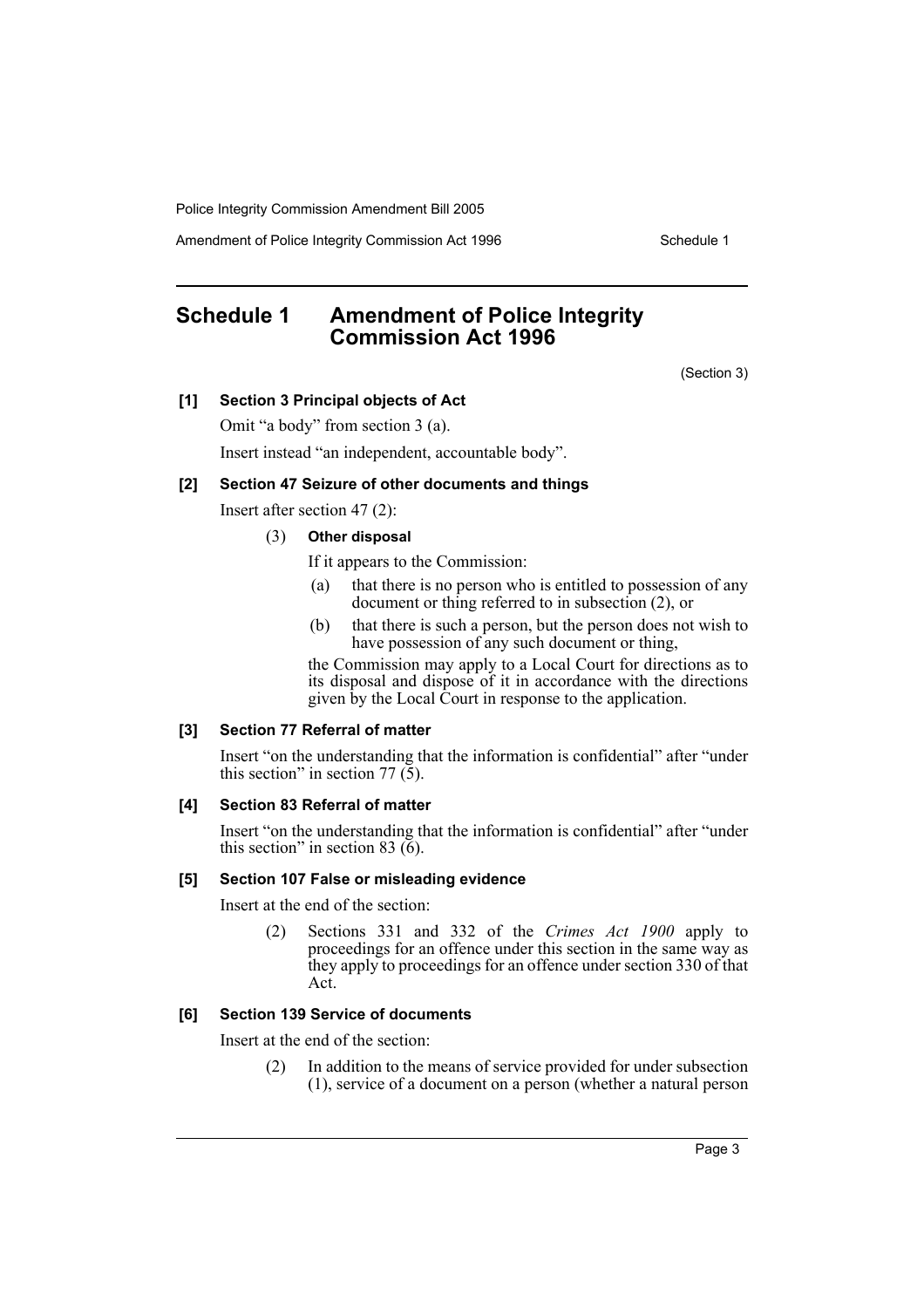Schedule 1 Amendment of Police Integrity Commission Act 1996

or a body corporate) may be effected by facsimile transmission or other electronic means notified by the person as being an available means of communication.

(3) Service of a facsimile copy of a document in accordance with subsection  $(1)$  is taken to be service of the document for the purposes of that subsection.

## **[7] Section 142 Exercise of functions by police**

Omit "Such an authorisation may not be given without concurrence of the Minister." from section 142 (1).

# **[8] Section 142 (1A)**

Insert after section 142 (1):

(1A) As soon as practicable after giving such an authorisation, the Commissioner must notify the Inspector of that fact.

## **[9] Section 146 Review of Act**

Insert after section 146 (2):

(2A) A further such review is to be undertaken as soon as practicable after the period of 5 years from the date of assent to the *Police Integrity Commission Amendment Act 2005*.

## **[10] Section 146 (3)**

Omit "the review". Insert instead "each such review".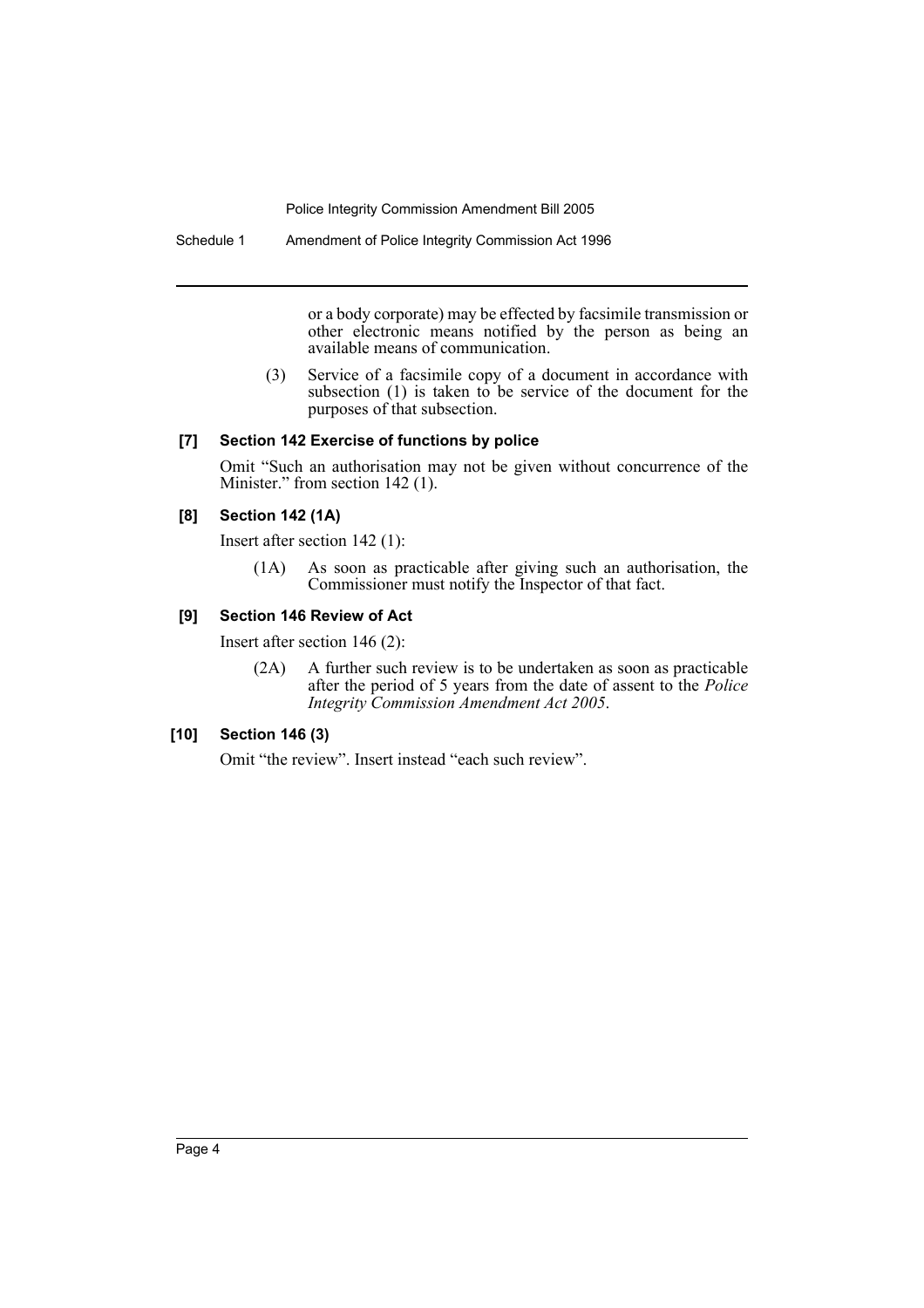Amendment of other Acts **Schedule 2** and the 2 and 2 and 2 and 2 and 2 and 2 and 2 and 2 and 2 and 2 and 2 and 2 and 2 and 2 and 2 and 2 and 2 and 2 and 2 and 2 and 2 and 2 and 2 and 2 and 2 and 2 and 2 and 2 and 2 and 2 a

# **Schedule 2 Amendment of other Acts**

(Section 4)

# **2.1 New South Wales Crime Commission Act 1985 No 117**

#### **[1] Section 12 Seizure pursuant to search warrant—special provisions**

Insert after section 12 (3):

- (3A) If it appears to the Commission:
	- (a) that there is no person who is entitled to possession of any thing referred to in subsection  $(2)$ , or
	- (b) that there is such a person, but the person does not wish to have possession of any such thing,

the Commission may apply to a Local Court for directions as to its disposal and dispose of it in accordance with the directions given by the Local Court in response to the application.

#### **[2] Section 20 False or misleading evidence**

Insert after section 20 (4):

(5) Sections 331 and 332 of the *Crimes Act 1900* apply to proceedings for an offence under this section in the same way as they apply to proceedings for an offence under section 330 of that Act.

# **2.2 Police Act 1990 No 47**

#### **[1] Section 173 Commissioner may take action with respect to police officer's misconduct or unsatisfactory performance**

Insert after section 173 (4):

- (4A) Before making an order under subsection (2) or (3) with respect to a police officer who is the subject of a complaint under Part 8A that is being dealt with by the Police Integrity Commission or the Ombudsman, the Commissioner must consult with the Police Integrity Commission or the Ombudsman, as the case requires.
- (4B) Failure to comply with subsection (4A) with respect to any order under subsection (2) or (3) does not affect the validity of the order.